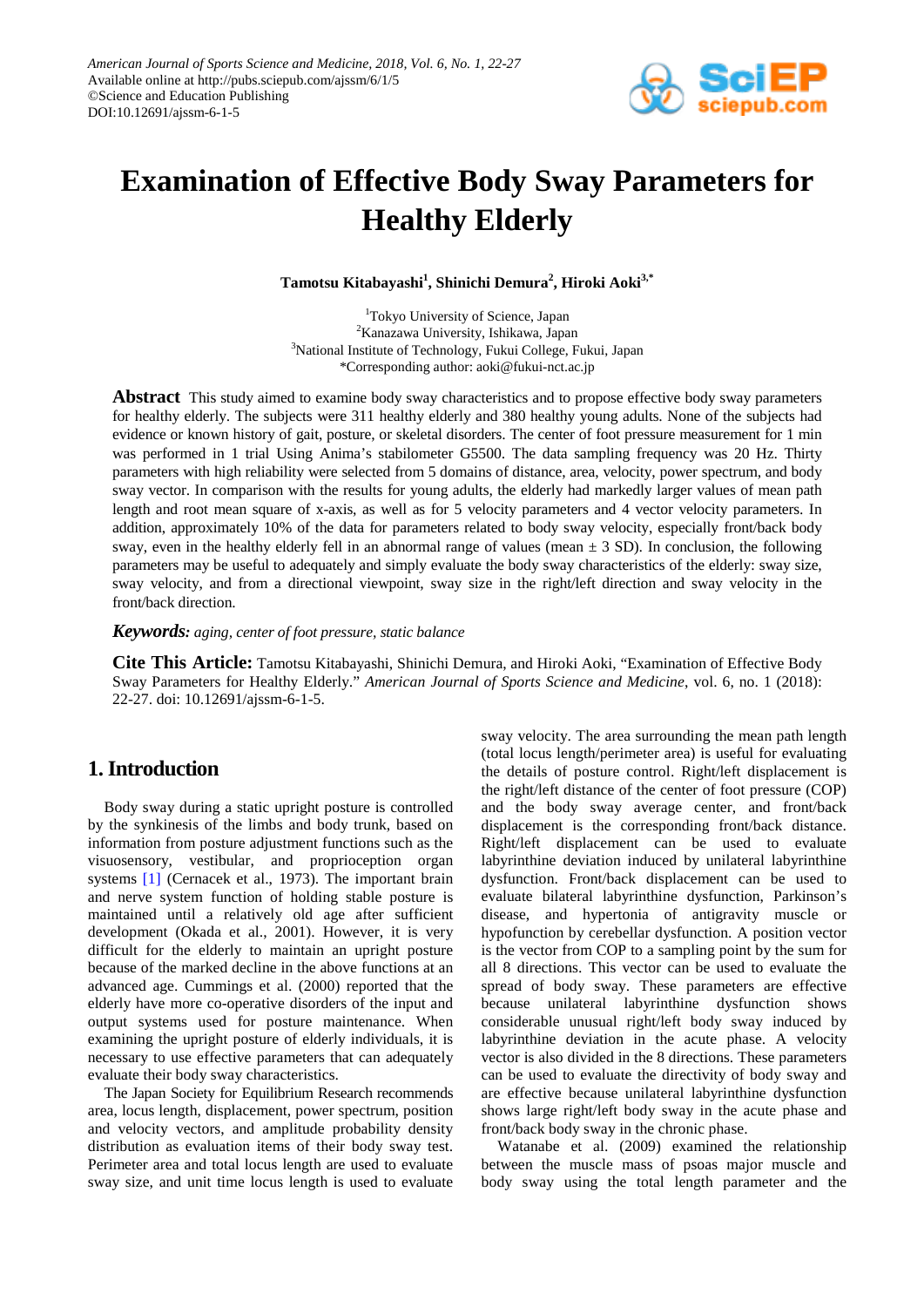circumference area parameter for the elderly. Hirase et al. [\[2\]](#page-4-1) also examined the relationship between leg strength and body sway using the same parameters for the elderly. In addition, Tanida et al. (2011) examined the change in balance function in exercise therapy in local elderly people using multilateral parameters such as total length, mean path length, front/back length, right/left length, circumference area, front/back maximum amplitude, and right/left maximum amplitude.

As described above, the parameters used to evaluate body sway in the elderly vary considerably, i.e., they have not been unified. Therefore, it is necessary to examine effective body sway parameters. This study aimed to examine body sway characteristics and to propose effective body sway parameters for healthy elderly.

## **2. Methods**

#### **2.1. Subjects**

The subjects were 311 healthy elderly (age:  $71.2 \pm 6.27$ ) years, height:  $161.5 \pm 6.57$  cm, weight:  $60.1 \pm 8.29$  kg) and 380 healthy young adults (age:  $24.3 \pm 2.02$  years, height:  $173.3 \pm 5.55$  cm, weight:  $67.1 \pm 7.01$  kg). None of the subjects had evidence or known history of gait, posture, or skeletal disorders. Informed consent was obtained from all subjects. The experimental protocol was approved by the Ethics Committee on Human Experimentation of the Faculty of Human Science, Kanazawa University (No.2012-03).

#### **2.2. Experimental Procedure**

The measurement procedure followed the method prescribed in the standardization of the stabilometry test (Japan Society for Equilibrium Research, 1984). The subjects maintained a static upright posture with closed feet (Romberg posture) for 1 min. During the testing, they were instructed to watch a circular target placed at the eye level and stood barefoot with their arms held comfortably and their eyes open. The measurements began after the subject's posture and eyes were stable. Measurements were performed in 1 trial.

#### **2.3. Experimental Instrument**

The measurement device used was Anima's stabilometer G5500. This device can calculate COP of vertical loads from the values of 3 vertical load sensors, which are located in the corners of an isosceles triangle on a level surface. The data sampling frequency was 20 Hz.

#### **2.4. Parameters**

Thirty parameters with high reliability were selected from the following 5 domains: distance represented sway size (4 parameters), area represented sway magnitude (3 parameters), velocity represented sway velocity (5 parameters), power spectrum represented sway frequency (5 position parameters and 5 velocity parameters), and vector represented sway direction (4 position parameters and 4 velocity parameters) [\[3\].](#page-4-2) In addition, this study did not correct parameters according to physique because Kitabayashi et al. [\[4\]](#page-4-3) reported that the influence of physique on body sway parameters is small  $(r < 0.4)$ ; this conclusion was also confirmed in the present study.

#### **2.5. Statistical Analysis**

The t-test was used to examine the mean difference between the elderly and the young adults for COP parameters. The effect size (ES) was calculated to examine the size of the mean difference. An ES of ≤0.2 is generally interpreted as a small difference, and  $\geq 0.8$  as a large difference. Relationships among parameters were examined using Pearson's correlations coefficient. Their significant difference in both groups was tested. The statistical significance ( $\alpha$ ) level was set at p < 0.05.  $\alpha$  was controlled on the basis of Bonferroni's method.

### **3. Results**

Table 1 shows the test results for the mean differences between the young adults and the elderly and ES for COP parameters. Significant differences were found in 25 parameters and not in 5 others related to the power spectrum. The elderly had markedly larger values of mean path length and root mean square of the x-axis, as well as for 5 velocity parameters and 4 vector velocity parameters  $(ES = 0.71 - 1.00).$ 

Table 2 and Table 3 show correlations among the parameters in the young adults and the elderly, respectively, and the test results for the homogeneity of correlations. Most correlations were significant (gray). In both groups, strong correlations  $(r > 0.8)$  were found between the mean path length and parameters related to velocity and vector velocity, between the root mean square and area parameters, and between velocity, vector velocity parameters, and related parameters. Correlations between the parameters of distance and area and y direction parameters in the young adults were significantly greater than those in the elderly (\* in Table 2). On the other hand, correlations between distance parameters and power spectrum parameters, between velocity parameters and power spectrum parameters, and between power spectrum parameters and vector velocity parameters in the elderly were significantly greater than those in the young adults (\* in Table 3).

Table 4 shows the frequency at which parameters fell outside the mean  $\pm$  1–3 SD range for the young adults. More than 10% of measurements for 29 parameters, excluding the power spectrum of r-axis, fell outside the mean  $\pm$  1 SD range, similar to approximately 50% of measurements of mean path length, velocity parameters, and vector velocity parameters. Many parameters (<10%) in the elderly fell within the mean  $\pm$  3 SD range for the young adults, but mean path length, 3 velocity parameters (y direction), and 3 vector velocity parameters (y direction) were  $\geq$ 10% outside this range.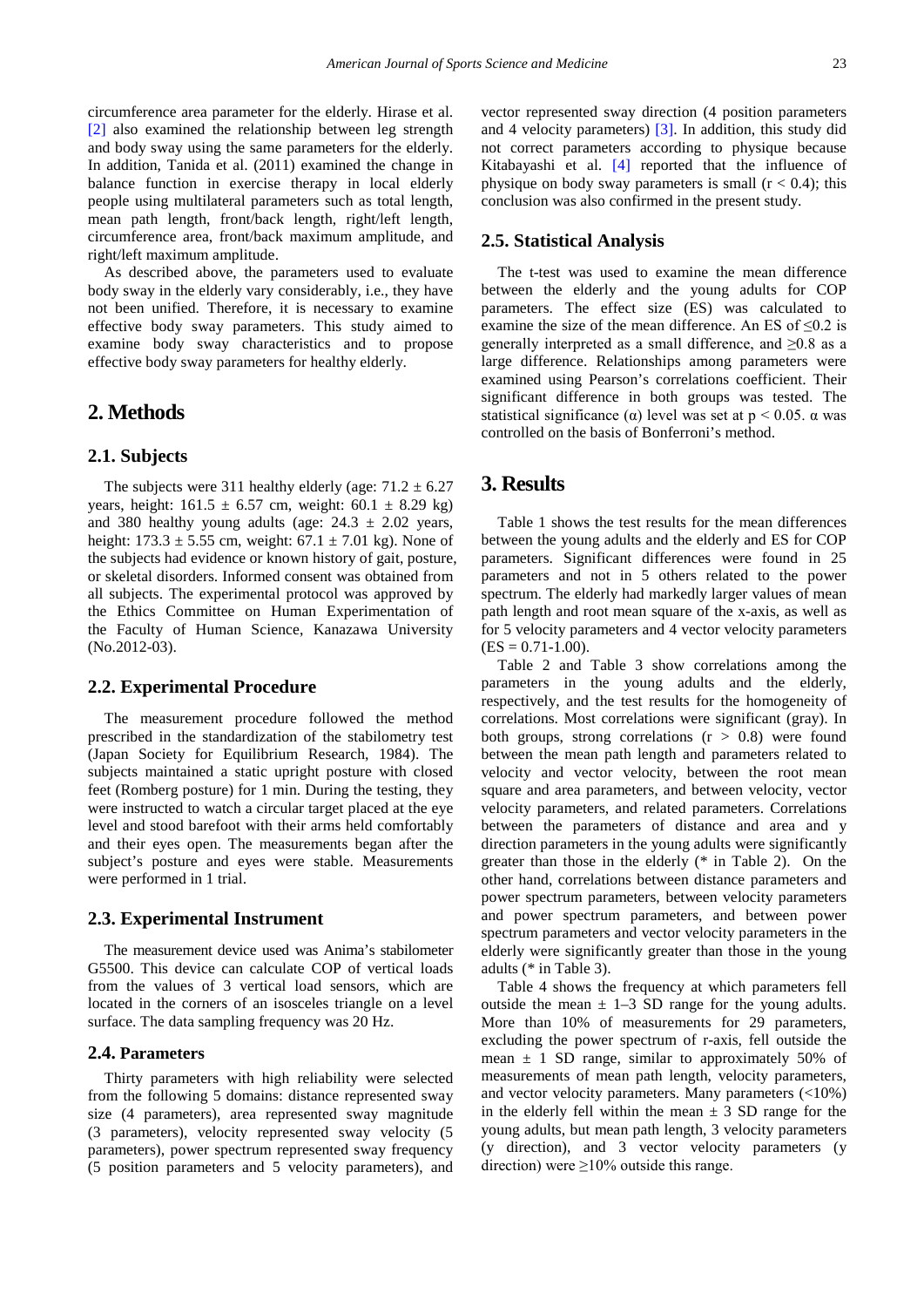|                                                                   |       | young adults |       | elderly |       |   |      |
|-------------------------------------------------------------------|-------|--------------|-------|---------|-------|---|------|
|                                                                   | м     | SD           | м     | SD      | t     |   | ES.  |
| Mean path length (cm/sec)                                         | 1.21  | 0.41         | 1.75  | 0.78    | 11.75 | Ж | 0.90 |
| Root mean square (cm)                                             | 0.72  | 0.24         | 0.83  | 0.22    | 6.14  | ж | 0.47 |
| Root mean square of X-axis (cm)                                   | 0.44  | 0.15         | 0.55  | 0.16    | 9.24  | ж | 0.71 |
| Root mean square of Y-axis (cm)                                   | 0.56  | 0.22         | 0.61  | 0.20    | 3.15  | ж | 0.24 |
| Area surrounding mean path length (1/cm)                          | 26.88 | 10.06        | 24.47 | 9.08    | 3.26  | Ж | 0.25 |
| Area surrounding maximal amplitude rectangular (cm <sup>2</sup> ) | 7.23  | 5.44         | 10.97 | 6.28    | 8.36  | ж | 0.64 |
| Area surrounding root mean square (cm2)                           | 1.82  | 1.49         | 2.32  | 1.26    | 4.74  | ж | 0.36 |
| Mean velocity of X-axis (cm/sec)                                  | 0.77  | 0.27         | 1.04  | 0.39    | 10.60 | ж | 0.81 |
| Mean velocity of Y-axis (cm/sec)                                  | 0.59  | 0.20         | 0.90  | 0.38    | 13.19 | ж | 1.00 |
| Root mean square of sway velocity (cm/sec)                        | 1.62  | 0.54         | 2.28  | 0.87    | 12.16 | ж | 0.93 |
| Standard deviation of X-axis velocity (cm/sec)                    | 1.28  | 0.45         | 1.72  | 0.64    | 10.51 | ж | 0.80 |
| Standard deviation of Y-axis velocity (cm/sec)                    | 0.98  | 0.34         | 1.47  | 0.63    | 13.00 | ж | 0.99 |
| Ratio of A domain for power spectrum of X-axis (%)                | 26.68 | 6.25         | 26.47 | 6.45    | 0.45  |   | 0.03 |
| Ratio of C domain for power spectrum of X-axis (%)                | 13.79 | 3.65         | 14.10 | 4.41    | 0.99  |   | 0.08 |
| Ratio of C domain for power spectrum of Y-axis (%)                | 16.56 | 4.73         | 17.23 | 5.44    | 1.73  |   | 0.13 |
| Ratio of A domain for power spectrum of R-axis (%)                | 24.40 | 5.68         | 21.72 | 5.84    | 6.07  | ж | 0.46 |
| Ratio of C domain for power spectrum of R-axis (%)                | 16.76 | 4.05         | 18.92 | 5.52    | 5.90  | ж | 0.45 |
| Ratio of Adomain for power spectrum of X-axis velocity (%)        | 4.13  | 1.48         | 4.42  | 1.66    | 2.43  | ж | 0.19 |
| Ratio of C domain for power spectrum of X-axis velocity (%)       | 25.49 | 3.69         | 25.25 | 4.98    | 0.75  |   | 0.06 |
| Ratio of C domain for power spectrum of Y-axis velocity (%)       | 27.88 | 4.08         | 30.43 | 6.29    | 6.41  | ж | 0.49 |
| Ratio of Adomain for power spectrum of R-axis velocity (%)        | 8.90  | 1.79         | 8.98  | 2.08    | 0.55  |   | 0.04 |
| Ratio of C domain for power spectrum of R-axis velocity (%)       | 44.44 | 4.31         | 45.41 | 6.13    | 2.42  | ж | 0.19 |
| Mean vector length of A direction sway (cm)                       | 0.67  | 0.28         | 0.73  | 0.25    | 2.72  | ж | 0.21 |
| Mean vector length of C direction sway (cm)                       | 0.55  | 0.22         | 0.69  | 0.23    | 7.64  | ж | 0.58 |
| Mean vector length of E direction sway (cm)                       | 0.66  | 0.26         | 0.74  | 0.26    | 4.03  | ж | 0.31 |
| Mean vector length of G direction sway (cm)                       | 0.55  | 0.21         | 0.68  | 0.22    | 7.79  | ж | 0.60 |
| Mean vector length of A direction velocity (cm/sec)               | 0.91  | 0.31         | 1.35  | 0.59    | 12.52 | ж | 0.96 |
| Mean vector length of C direction velocity (cm/sec)               | 1.21  | 0.40         | 1.62  | 0.61    | 10.57 | ж | 0.81 |
| Mean vector length of E direction velocity (cm/sec)               | 0.93  | 0.32         | 1.39  | 0.63    | 12.37 | ж | 0.95 |
| Mean vector length of G direction velocity (cm/sec)               | 1.21  | 0.40         | 1.62  | 0.63    | 10.37 | ж | 0.79 |
| note) $\alpha' = 0.05/30$ . * p $\langle \alpha' \rangle$         |       |              |       |         |       |   |      |

**Table 1.** Significant differences between means of the young adults and the elderly, and ES for sway parameters

**Table 2.** Correlation coefficients between parameters for young adults

|                                                                                                              |               | 2                    | 3        |          | 5       | 6                |         | 8       | 9       | 10           |                      | 12      | 13      | 14      | 15      | 16                    | 17           | 18      | 19      | 20      | 21      | 22              | 23      | 24   | 25   | 26   | 27   | 28   | 29   | 30 |
|--------------------------------------------------------------------------------------------------------------|---------------|----------------------|----------|----------|---------|------------------|---------|---------|---------|--------------|----------------------|---------|---------|---------|---------|-----------------------|--------------|---------|---------|---------|---------|-----------------|---------|------|------|------|------|------|------|----|
| Mean path length (cm/sec)                                                                                    |               |                      |          |          |         |                  |         |         |         |              |                      |         |         |         |         |                       |              |         |         |         |         |                 |         |      |      |      |      |      |      |    |
| 2 Root mean square (cm)                                                                                      | 0.58          |                      |          |          |         |                  |         |         |         |              |                      |         |         |         |         |                       |              |         |         |         |         |                 |         |      |      |      |      |      |      |    |
|                                                                                                              |               |                      |          |          |         |                  |         |         |         |              |                      |         |         |         |         |                       |              |         |         |         |         |                 |         |      |      |      |      |      |      |    |
| Root mean square of X-axis (cm)                                                                              | 0.56          | 0.76                 |          |          |         |                  |         |         |         |              |                      |         |         |         |         |                       |              |         |         |         |         |                 |         |      |      |      |      |      |      |    |
| Root mean square of Y-axis (cm)                                                                              |               | $0.50 * 0.93 * 0.48$ |          |          |         |                  |         |         |         |              |                      |         |         |         |         |                       |              |         |         |         |         |                 |         |      |      |      |      |      |      |    |
| 5 Area surrounding mean path length (1/cm)                                                                   |               | $-0.14 -0.75$        | $-0.60$  | $-0.68$  |         |                  |         |         |         |              |                      |         |         |         |         |                       |              |         |         |         |         |                 |         |      |      |      |      |      |      |    |
| 6 /vea surrounding maximal amplitude rectangular (cm2)                                                       | $0.74*0.87$   |                      | 0.78     | 0.77     | $-0.57$ |                  |         |         |         |              |                      |         |         |         |         |                       |              |         |         |         |         |                 |         |      |      |      |      |      |      |    |
| Area surrounding root mean square (cm2) 0 62 * 0.96                                                          |               |                      | 0.74     | 0.89     | $-0.62$ | $0.92*$          |         |         |         |              |                      |         |         |         |         |                       |              |         |         |         |         |                 |         |      |      |      |      |      |      |    |
| 8 Mean velocity of X-axis (cm/sec)                                                                           | $0.97 * 0.57$ |                      | 0.58     | 0.47     | $-0.15$ | 0.72             | 0.61    |         |         |              |                      |         |         |         |         |                       |              |         |         |         |         |                 |         |      |      |      |      |      |      |    |
| 9 Mean velocity of Y-axis (cm/sec)                                                                           | 0.93          | 060                  | 0.53     | $0.53*$  |         | $-0.20 * 0.74 *$ | $0.62*$ | 0.81    |         |              |                      |         |         |         |         |                       |              |         |         |         |         |                 |         |      |      |      |      |      |      |    |
| O Root mean square of sway velocity (cm/sec) 0.99 *                                                          |               | 0.61                 | 0.59     | 0.52     | 0.18    | 0.76             | 0.64    | $0.97*$ | 0.92    |              |                      |         |         |         |         |                       |              |         |         |         |         |                 |         |      |      |      |      |      |      |    |
| 1 Standard deviation of X-axis velocity (om/sec)                                                             | $0.96*$       | 057                  | 0.58     | 0.47     | $-0.15$ | 0.72             | 0.61    | 1.00    | 0.81    | $0.97*$      |                      |         |         |         |         |                       |              |         |         |         |         |                 |         |      |      |      |      |      |      |    |
| 2 Standard deviation of Y-axis velocity (cm/sec)                                                             | 0.92          | 0.60                 | 0.54     | $0.54*$  |         | $-0.22 * 0.74 *$ | 0.62    | 0.81    | 1.00    | 0.92         | 0.81                 |         |         |         |         |                       |              |         |         |         |         |                 |         |      |      |      |      |      |      |    |
| 3 Ratio of A domain for power spectrum of X-axis (%)                                                         | $-0.34$       | 0.17                 | $0.38*$  | 0.02     | $-0.48$ | 0.09             | 0.12    | $-0.37$ | $-0.21$ | $-0.32$      | $-0.37$              | $-0.20$ |         |         |         |                       |              |         |         |         |         |                 |         |      |      |      |      |      |      |    |
| 4 Ratio of C domain for power spectrum of X-axis (%) 0.16                                                    |               | 0.02                 | $-0.05$  | 0.05     | 018     | 0.00             | 0.03    | 0.13    | 0.10    | 012          | 0.12                 | 0.09    | $-0.36$ |         |         |                       |              |         |         |         |         |                 |         |      |      |      |      |      |      |    |
| O Ratio of C domain for power spectrum of Y-axis (16)                                                        | 0.11          | 0.14                 | $-0.04$  | 0.22     | $-0.01$ | 0.07             | 0.12    | 0.08    | 0.07    | 0.08         | 0.08                 | 0.07    | $-0.15$ | 0.14    |         |                       |              |         |         |         |         |                 |         |      |      |      |      |      |      |    |
| 6 Ratio of A domain for power spectrum of R-axis (%)                                                         | $-0.32$       | $0.40*$              | $0.14*$  | $0.44*$  | $-0.59$ | $0.18*$          | $0.33*$ | $-0.31$ | $-0.24$ | $-0.30$      | $-0.31$              | $-0.23$ | 0.49    | $-0.14$ | $-0.03$ |                       |              |         |         |         |         |                 |         |      |      |      |      |      |      |    |
| 1/ Ratio of C domain for power spectrum of R-axis (%)                                                        | 0.37          | $0.22*$              | $-0.10*$ | $-0.19*$ | 0.52    | $0.12*$          | -0.10   | 0.34    | 0.25    | 0.32         | 0.34                 | 0.24    | $-0.55$ | 0.41    | 0.28    | $-0.63$               |              |         |         |         |         |                 |         |      |      |      |      |      |      |    |
| 8 Ratio of Adomain for power apactrum of X axis velocity (%)                                                 | $-0.33$       | 0.13                 | 027      | 0.03     | $-0.46$ | 0.09             | 0.09    | $-0.37$ | $-0.18$ | $-0.31$      | $-0.37$              | $-0.1$  | 0.84    | $-0.24$ | $-0.16$ | 0.48                  | $-054$       |         |         |         |         |                 |         |      |      |      |      |      |      |    |
| S rate of C comen for power spectrum of X-axis velocity (%)                                                  | 0.20          | $-0.06$              | $-0.08$  | $-0.04$  | 0.24    | $-0.05$          | $-0.07$ | 0.14    | 0.12    | 0.14         | 0.14                 | 0.12    | $-0.18$ | 0.45    | 022     | $-0.24$               | 0.52         | $-0.31$ |         |         |         |                 |         |      |      |      |      |      |      |    |
| 20 Relia of Citamein for power spectrum of Y-axis volacity (%)                                               | 0.26          | $-0.08$              | $-0.08$  | $-0.06$  | 031     | $-0.03$          | $-0.05$ | 021     | 0.14    | 0.19         | 0.21                 | 0.12    | $-0.29$ | 033     | 0.38    | $-0.30$               | 0.59         | $-0.35$ | 0.55    |         |         |                 |         |      |      |      |      |      |      |    |
| 21 Refer of Adomain for power spectrum of Russia velocity (%)                                                | $-0.05$       | 012                  | 0.08     | 0.13     | $-0.26$ | 013              | 008     | $-0.04$ | 0.01    | 0.01         | $-0.01$              | 003     | 008     | $-0.20$ | $-0.10$ | 014                   | $-0.22$      | 0.16    | $-0.34$ | $-0.29$ |         |                 |         |      |      |      |      |      |      |    |
| ZZ Reio of Citomen for power spectrum of Pleaks relaciof (N)                                                 | 0.28          | $-0.13$              | $-0.12$  | $-0.11$  | 0.41    | $-0.11$          | $-0.11$ | 0.24    | 0.16    | 0.21         | 0.23                 | 0.14    | $-0.35$ | 0.47    | 0.26    | $-0.36$               | 0.65         | $-0.49$ | 0.70    | 0.62    | $-0.52$ |                 |         |      |      |      |      |      |      |    |
| 23 Mean vector length of A direction sway (cm)                                                               | 0.46          | 0.87                 | 0.49     | 0.91     | $-0.66$ | 0.73             | 0.83    | 0.43    | $0.51*$ | 0.49         | 0.43                 | $0.52*$ | 0.06    | 0.01    | 0.22    | $0.38* -0.18* 0.07$   |              |         | 0.00    | $-0.08$ | 0.12    | $-0.14$         |         |      |      |      |      |      |      |    |
| 24 Mean vector length of C direction sway (cm)                                                               | 0.40          | 0.67                 | 0.00     | 0.44     | 0.56    | 0.72             | 0.67    | 0.49    | 0.46    | 0.51         | 0.50                 | 0.47    | $0.36*$ | $-0.05$ | $-0.03$ | $0.14*$               | $-0.20*$     | $0.31*$ | $-0.10$ | $-0.09$ | 0.10    | $0.17*$         | 0.46    |      |      |      |      |      |      |    |
| 25 Mean vector length of E direction sway (cm)                                                               | 0.43          | 0.86 *               | 0.47     | 0.91     | $-0.66$ | 0.71             | 0.82    | 0.41    | 0.45    | 0.45         | 0.42                 | 0.45    | 0.07    | 0.04    | 0.14    | $0.46*$               | $-0.21*0.08$ |         | $-0.08$ | $-0.08$ | 0.15    | $-0.13$         | 0.73    | 0.46 |      |      |      |      |      |    |
| 26 Mean vector length of G direction sway (cm)                                                               |               |                      |          |          | $-0.55$ | 0.67             | 0.65    | 0.54    |         |              | 0.54                 |         | $0.32*$ | $-0.05$ | $-0.03$ | $0.12 * -0.15 * 0.22$ |              |         | $-0.07$ | $-0.10$ | 0.06    |                 | 0.46    | 0.71 | 0.42 |      |      |      |      |    |
|                                                                                                              | 0.52          | 0.68                 | 0.88     | 0.44     |         |                  |         | 0.78    | 0.49    | 0.54<br>0.89 | 0.78                 | 0.49    | $-0.20$ | 0.09    | 0.06    | $-0.23$               | 0.22         | $-0.17$ | 0.11    | 0.10    | 0.00    | $-0.10$<br>0.14 | 0.50    | 0.45 | 0.43 | 0.48 |      |      |      |    |
| 27 Mean vector length of A direction velocity (cm/sec) 0.89                                                  |               | 0.58                 | 0.52     | $0.51*$  |         | $-0.20 * 0.71 *$ | $0.60*$ |         | 0.96    |              |                      | 0.96    |         |         |         |                       |              |         |         |         |         |                 |         |      |      |      |      |      |      |    |
| 28 Mean vector length of C direction velocity (cm/sec) 0.95 *                                                |               | 0.58                 | 0.58     | 047      | $-0.16$ | 072              | 0.61    | 0.97    | 0.82    | 0.96         | 0.98                 | 0.81    | $-0.35$ | 0.12    | 0.07    | $-0.30$               | 0.33         | $-0.35$ | 0.14    | 022     | $-0.02$ | 0.73            | 044     | 0.50 | 042  | 0.54 | 079  |      |      |    |
| 29 Mean vector length of E direction velocity (cm/sec) 0.88                                                  |               | $0.59*$              | 0.51     | $0.53*$  |         | $-0.22 * 0.73 *$ | 0.61    | 0.77    | 0.96    | 0.88         | 0.77                 | 0.97    | $-0.18$ | 0.11    | 0.04    | $-0.21$               | 0.23         | $-0.15$ | 0.12    | 0.10    | 0.02    | 0.14            | $0.52*$ | 0.44 | 0.45 | 0.47 | 0.93 | 0.78 |      |    |
| 30 Mean vector length of G direction velocity (cm/sec) 0.95 *                                                |               | 0.58                 | 0.56     | 0.48     | $-0.16$ | 0.71             | 0.61    | 0.98    | 0.82    |              | $0.96 * 0.98 * 0.81$ |         | $-0.37$ | 0.13    | 0.08    | $-0.30$               | 0.34         | $-0.37$ | 0.13    | 0.19    | $-0.02$ | 0.22            | 0.45    | 0.48 | 0.43 | 0.53 | 0.80 | 0.95 | 0.77 |    |
| note) Grav: significant correlation coefficients. *: significant correlation coefficient higher than elderly |               |                      |          |          |         |                  |         |         |         |              |                      |         |         |         |         |                       |              |         |         |         |         |                 |         |      |      |      |      |      |      |    |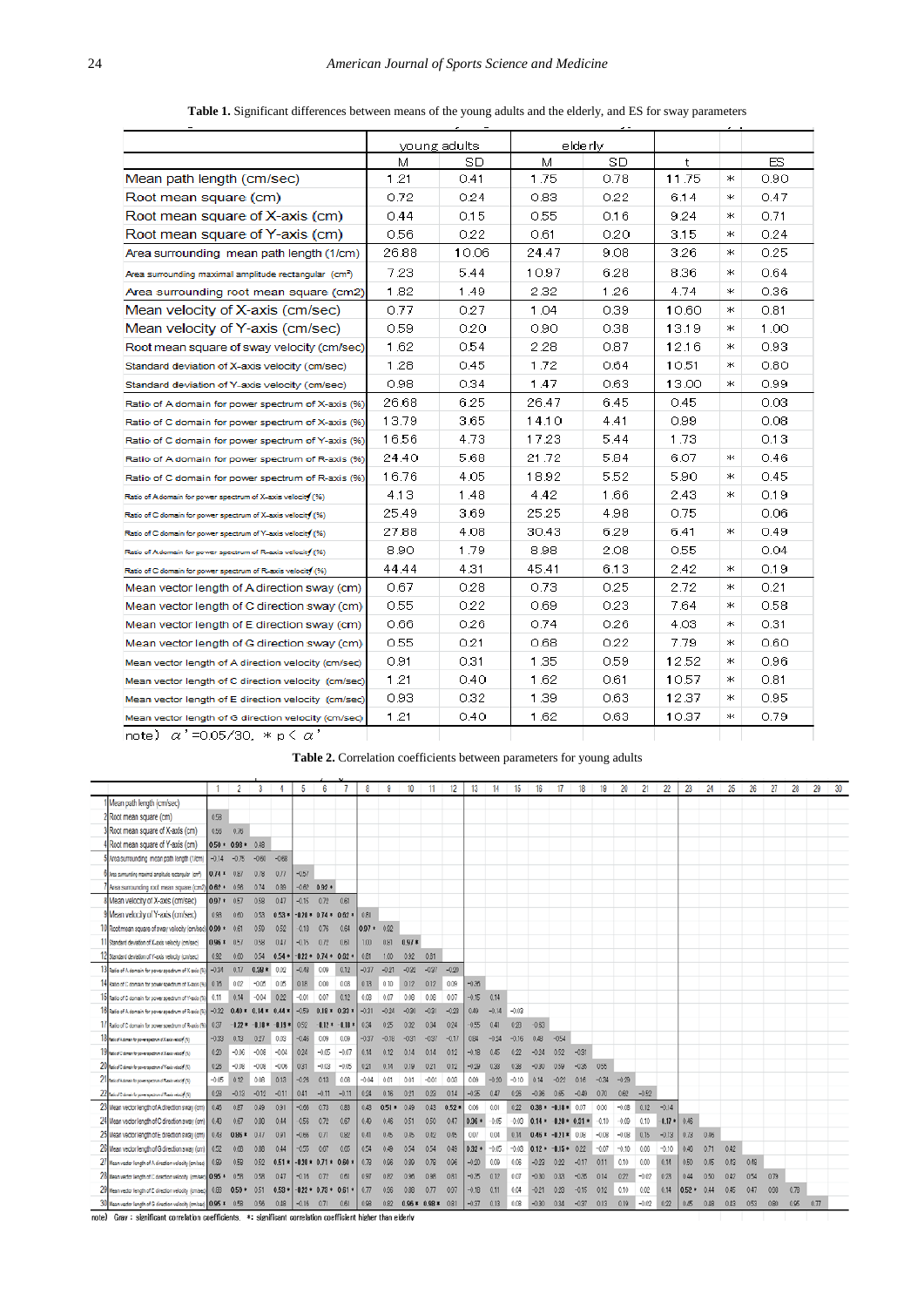| Table 3. Correlation coefficients between parameters for the elderly |  |  |  |
|----------------------------------------------------------------------|--|--|--|
|----------------------------------------------------------------------|--|--|--|

|                                                                                                                   |         | 2       | 3       | 4       | 5       | 6       |         | 8       | 9                                                 | 10              | 11                            | 12              | 13      | 14               | 15             | 16                                                      | 17        | 18      | 19      | 20                                                                          | 21               | 22      | 23   | 24   | 25   | 26   | 27      | 28   | 29   | 30 |
|-------------------------------------------------------------------------------------------------------------------|---------|---------|---------|---------|---------|---------|---------|---------|---------------------------------------------------|-----------------|-------------------------------|-----------------|---------|------------------|----------------|---------------------------------------------------------|-----------|---------|---------|-----------------------------------------------------------------------------|------------------|---------|------|------|------|------|---------|------|------|----|
| Mean path length (cm/sec)                                                                                         |         |         |         |         |         |         |         |         |                                                   |                 |                               |                 |         |                  |                |                                                         |           |         |         |                                                                             |                  |         |      |      |      |      |         |      |      |    |
| 2 Root mean square (cm)                                                                                           | 0.51    |         |         |         |         |         |         |         |                                                   |                 |                               |                 |         |                  |                |                                                         |           |         |         |                                                                             |                  |         |      |      |      |      |         |      |      |    |
| 3 Root mean square of X-axis (cm)                                                                                 | 0.55    | 080     |         |         |         |         |         |         |                                                   |                 |                               |                 |         |                  |                |                                                         |           |         |         |                                                                             |                  |         |      |      |      |      |         |      |      |    |
| 4 Root mean square of Y axis (cm)                                                                                 | 0.37    | 0.90    | 0.46    |         |         |         |         |         |                                                   |                 |                               |                 |         |                  |                |                                                         |           |         |         |                                                                             |                  |         |      |      |      |      |         |      |      |    |
| 5 Area surrounding mean path length (1/cm)                                                                        | 0.00    | $-0.72$ | $-0.58$ | $-0.65$ |         |         |         |         |                                                   |                 |                               |                 |         |                  |                |                                                         |           |         |         |                                                                             |                  |         |      |      |      |      |         |      |      |    |
| O Area surrounding maximal amplitude rectangular (cm2)                                                            | 0.63    | 0.96    | 0.78    | 0.72    | $-0.58$ |         |         |         |                                                   |                 |                               |                 |         |                  |                |                                                         |           |         |         |                                                                             |                  |         |      |      |      |      |         |      |      |    |
| / Area surrounding root mean square (cm2)                                                                         | 0.50    | 0.98 *  | 0.77    | 0.90    | $66 -$  | 0.86    |         |         |                                                   |                 |                               |                 |         |                  |                |                                                         |           |         |         |                                                                             |                  |         |      |      |      |      |         |      |      |    |
| 8 Mean velocity of X axis (cm/sec)                                                                                | 0.92    | 0.59    | 0.65    | 0.42    | 0.11    | 0.67    | 057     |         |                                                   |                 |                               |                 |         |                  |                |                                                         |           |         |         |                                                                             |                  |         |      |      |      |      |         |      |      |    |
| 9 Mean velocity of Y-axis (cm/sec)                                                                                | $0.96*$ | 0.51    | 0.53    | 0.38    | $-0.04$ | 0.63    | 0.49    | 0.83    |                                                   |                 |                               |                 |         |                  |                |                                                         |           |         |         |                                                                             |                  |         |      |      |      |      |         |      |      |    |
| I U Root mean square of sway velocity (cm/sec)                                                                    | 0.98    | 0.58    | 0.63    | 0.42    | $-0.09$ | 0.70    | 0.56    | 0.96    | $0.95*$                                           |                 |                               |                 |         |                  |                |                                                         |           |         |         |                                                                             |                  |         |      |      |      |      |         |      |      |    |
| 1 Standard deviation of X-axis velocity (cm/sec)                                                                  | 0.92    | 0.59    | 0.66    | 0.42    | $-0.12$ | 0.69    | 0.57    | 1.00    | 0.83                                              | 0.96            |                               |                 |         |                  |                |                                                         |           |         |         |                                                                             |                  |         |      |      |      |      |         |      |      |    |
| 2 Standard deviation of Y-axis velocity (emisee)                                                                  | $0.95*$ | 0.51    | 0.54    | 0.38    | $-0.05$ | 0.64    | 0.49    | 0.83    | 1.00                                              | $0.95 * 0.83$   |                               |                 |         |                  |                |                                                         |           |         |         |                                                                             |                  |         |      |      |      |      |         |      |      |    |
| 3 Ratio of A domain for power spectrum of X-axis (%)                                                              | $-0.42$ | 0.08    | 0.20    | $-0.03$ | $-0.39$ | $-0.03$ | 0.07    | $-0.44$ | $-0.35$                                           | $-0.41$         |                               | $-0.44 - 0.35*$ |         |                  |                |                                                         |           |         |         |                                                                             |                  |         |      |      |      |      |         |      |      |    |
| 4 Ratio of C domain for power spectrum of X-axis (%) 0.40 *                                                       |         | 0.07    | 0.08    | 0.04    | 0.25    | 0.09    | 0.07    | $0.32*$ | 0.38                                              | 0.35            | 0.31                          | 0.37            | $-0.47$ |                  |                |                                                         |           |         |         |                                                                             |                  |         |      |      |      |      |         |      |      |    |
| 15 Ratio of C domain for power spectrum of Y-axis (%) 0.50 * 0.15                                                 |         |         | 0.10    | 0.14    | $0.25*$ | 0.16    | 0.16    | $0.39*$ |                                                   |                 | $0.44 * 0.42 * 0.30 * 0.43 *$ |                 |         | $0.34 * 0.36 *$  |                |                                                         |           |         |         |                                                                             |                  |         |      |      |      |      |         |      |      |    |
| 16 Ratio of A domain for power spectrum of R axis (% - 0.52 * 0.16)                                               |         |         | $-0.08$ | 0.28    | $-0.49$ | $-0.02$ | 0.16    |         | $-0.49$ * $-0.50$ * $-0.51$ * $-0.48$ * $-0.50$ * |                 |                               |                 | 051     | $-0.27$          | $-0.37$        |                                                         |           |         |         |                                                                             |                  |         |      |      |      |      |         |      |      |    |
| 17 Ratio of C domain for power spectrum of R-axis (%) 0 70 * -0.01                                                |         |         | 0.04    | $-0.03$ | 0.52    | 0.11    | 0.00    | $0.57*$ |                                                   | $0.64 * 0.62 *$ | $0.56*$                       | $0.63*$         | $-0.55$ | $0.55*$          | $0.65 + -0.66$ |                                                         |           |         |         |                                                                             |                  |         |      |      |      |      |         |      |      |    |
| Of talo of Adorrain for power spectrum of X-axis velocity (%)                                                     | $-0.39$ | 0.00    | 0.15    | $-0.06$ | $-0.37$ | $-0.02$ | 0.02    | 0.43    | $-0.30$                                           | $-0.39$         | $-0.43$                       | $-0.30$         | 0.00    | $-0.34$          | -034           | 0.41                                                    | $-0.53$   |         |         |                                                                             |                  |         |      |      |      |      |         |      |      |    |
| 9 Patio of Citizmain for power apparture of X-axia volocity (%)                                                   | $0.45*$ | $-0.01$ | $-0.02$ | 0.01    | 0.34    | 0.07    | 0.00    |         | $0.32*0.41*0.37*0.31*0.40*$                       |                 |                               |                 | $-0.31$ | $0.58*$          | $0.45*$        | $-0.30$                                                 | 0.62      | $-0.41$ |         |                                                                             |                  |         |      |      |      |      |         |      |      |    |
| /U Ratio of Colorado for power spectrum of Yusis wide of (%)                                                      | $0.51*$ | 0.06    | 0.08    | 0.02    | 0.36    | 0.11    | 0.06    | $0.37*$ |                                                   |                 | $0.42 * 0.40 * 0.36 *$        | $041*$          | $-0.31$ | 041              | $0.70*$        | $-0.37$                                                 | $0.71*$   | $-0.33$ | 060     |                                                                             |                  |         |      |      |      |      |         |      |      |    |
| Z1 Rato of Adomain for power spectrum of Russia velocity (%)                                                      | $0.22*$ | 0.10    | 0.10    | 0.08    | 0.36    | 0.17    | 0.10    | $-0.13$ | $-0.18$                                           | $-0.13$         | $-0.10$                       | $-0.15$         | 0.16    | $-0.26$          | $0.31*$        | 0.28                                                    | $0.40*$   | 0.23    | $-0.40$ | $-0.43*$                                                                    |                  |         |      |      |      |      |         |      |      |    |
| 22 Pato of Citomain for yourer spectrum of Russia velocity (N)                                                    | $0.50*$ | $-0.01$ | 0.01    | -0.02   | 0.45    | 0.01    | $-0.01$ | $0.40*$ |                                                   | $0.43 * 0.41 *$ | $0.38*$                       | $0.41*$         | $-0.36$ | 0.54             | $0.58*$        | $-0.44$                                                 | $0.73*$   | $-0.48$ | 0.71    | $0.74 * -0.60$                                                              |                  |         |      |      |      |      |         |      |      |    |
| 23 Mean vector length of A direction sway (cm                                                                     | 0.38    | 0.86    | 0.50    | 0.90    | $-0.59$ | 0.68    | 0.86    | 0.44    | 0.39                                              | 0.43            | 0.43                          | 0.39            | $-0.01$ | 0.05             | 0.13           | 0.18                                                    | 0.00      | $-0.06$ | 0.00    | 0.04                                                                        | 0.03             | 0.01    |      |      |      |      |         |      |      |    |
| 24 Mean vector length of C direction sway (cm)                                                                    | 0.46    | 0.71    | 0.87    | 0.42    | $-0.51$ | 0.67    | 0.68    | 0.55    | 0.45                                              | 0.52            | 0.56                          | 0.44            | 0.21    | 0.07             | 0.09           | $-0.05$                                                 | 0.03      | 0.17    | $-0.03$ | 0.07                                                                        | 0.10             | $-0.01$ | 0.47 |      |      |      |         |      |      |    |
| 25 Mean vector length of E direction sway (cm)                                                                    | 0.34    | 0.82    | 0.44    | 0.90    | $-0.60$ | 0.65    | 0.82    | 0.37    | 0.36                                              | 0.38            | 0.37                          | 0.35            | 0.03    | 0.00             | 0.10           | 0.27                                                    | $-0.03$   | $-0.03$ | $-0.01$ | 0.01                                                                        | 0.06             | $-0.08$ | 0.72 | 0.39 |      |      |         |      |      |    |
| 26 Mean vector length of G direction sway (cm)                                                                    | 0.53    | 0.70    | 0.87    | 0.42    | $-0.50$ | 0.67    | 0.67    | 0.60    | 0.50                                              | 0.58            | 0.60                          | 0.50            | 0.17    | 0.07             | 0.10           | $-0.11$                                                 | 0.08      | 0.12    | 0.00    | $0.11*$                                                                     | 0.04             | 0.06    | 0.47 | 0.69 | 0.41 |      |         |      |      |    |
| 27 Mean vector length of A direction velocity (cm/sec) 0.94 *                                                     |         | 0.50    | 0.54    | 0.37    | $-0.04$ | 0.62    | 0.48    | 0.81    | $0.98*$                                           | $0.93*$         | 0.81                          | $0.98*$         | $-0.32$ | $0.35*$          | $0.43*$        | $-0.50 * 0.62 *$                                        |           | $-0.28$ |         | $0.41 * 0.42 *$                                                             | $-0.19 * 0.42 *$ |         | 0.38 | 0.44 | 0.34 | 0.50 |         |      |      |    |
| Zo Mean vector length of C direction velocity (cm/sec) 0.91                                                       |         | 0.57    | 0.64    | 0.39    | $-0.10$ | 0.64    | 0.54    | 0.97    | 0.03                                              | 0.94            | 0.97                          | 0.02            | $-0.42$ | $0.29*$          | $0.30*$        | $-0.50$                                                 | $* 0.57*$ | $-0.42$ | $0.31*$ | $0.39*$                                                                     | $-0.16$          | 0.41    | 0.42 | 0.54 | 0.35 | 0.60 | 0.01    |      |      |    |
| 29 Mean vector length of E direction velocity (cm/sec) 0.94 *                                                     |         | 0.48    | 0.49    | 0.35    | $-0.01$ | 0.58    | 0.46    | 0.90    | $0.98*$                                           | $0.92*$         | 0.79                          | 097             |         | $-0.31 * 0.38 *$ |                | $0.44$ * $-0.49$ * $0.65$ * $-0.31$ * $0.41$ * $0.43$ * |           |         |         |                                                                             | $-0.21$          | 0.44    | 037  | 0.40 | 0.34 | 0.46 | $0.96*$ | 0.90 |      |    |
| 3U Mean vector length of G direction velocity (cm/sec)                                                            | 0.91    | 0.58    | 063     | 041     | $-0.11$ | 0.65    | 0.56    | 0.97    | 0.83                                              | 094             | 0.97                          | 0.83            |         |                  |                |                                                         |           |         |         | $-0.44$ 0.32 * 0.39 * $-0.48$ * 0.57 * $-0.41$ 0.32 * 0.36 * $-0.13$ 0.40 * |                  |         | 042  | 0.53 | 037  | 0.58 | 081     | 095  | 0.80 |    |
| note) Gray: significant correlation coefficients, *: significant correlation coefficient higher than young adults |         |         |         |         |         |         |         |         |                                                   |                 |                               |                 |         |                  |                |                                                         |           |         |         |                                                                             |                  |         |      |      |      |      |         |      |      |    |

**Table 4.** Frequency outside the young adults' mean+1-3SD range

|                                                                   |       |              | elderly   |         |           |      |              |         |  |  |  |  |  |  |
|-------------------------------------------------------------------|-------|--------------|-----------|---------|-----------|------|--------------|---------|--|--|--|--|--|--|
|                                                                   |       | young adults | M±1SD     |         | M±2SD     |      | M±3SD        |         |  |  |  |  |  |  |
|                                                                   | M     | SD           | frequency | $(\% )$ | frequency | (% ) | frequency    | $(\% )$ |  |  |  |  |  |  |
| Mean path length (cm/sec)                                         | 1.21  | 0.41         | 151       | 48.6    | 75        | 24.1 | 36           | 11.6    |  |  |  |  |  |  |
| Root mean square (cm)                                             | 0.72  | 0.24         | 81        | 26.0    | 20        | 6.4  | 2            | 0.6     |  |  |  |  |  |  |
| Root mean square of X-axis (cm)                                   | 0.44  | 0.15         | 107       | 34.4    | 45        | 14.5 | 10           | 3.2     |  |  |  |  |  |  |
| Root mean square of Y-axis (cm)                                   | 0.56  | 0.22         | 53        | 17.0    | 10        | 3.2  | 3            | 1.0     |  |  |  |  |  |  |
| Area surrounding mean path length (1/cm)                          | 26.88 | 10.06        | 34        | 10.9    | 9         | 2.9  | 0            | 0.0     |  |  |  |  |  |  |
| Area surrounding maximal amplitude rectangular (cm <sup>2</sup> ) | 7.23  | 5.44         | 89        | 28.6    | 39        | 12.5 | 12           | 3.9     |  |  |  |  |  |  |
| Area surrounding root mean square (cm2)                           | 1.82  | 1.49         | 51        | 16.4    | 16        | 5.1  | 2            | 0.6     |  |  |  |  |  |  |
| Mean velocity of X-axis (cm/sec)                                  | 0.77  | 0.27         | 130       | 41.8    | 63        | 20.3 | 24           | 7.7     |  |  |  |  |  |  |
| Mean velocity of Y-axis (cm/sec)                                  | 0.59  | 0.20         | 163       | 52.4    | 91        | 29.3 | 48           | 15.4    |  |  |  |  |  |  |
| Root mean square of sway velocity (cm/sec)                        | 1.62  | 0.54         | 145       | 46.6    | 78        | 25.1 | 35           | 11.3    |  |  |  |  |  |  |
| Standard deviation of X-axis velocity (cm/sec)                    | 1.28  | 0.45         | 130       | 41.8    | 66        | 21.2 | 24           | 7.7     |  |  |  |  |  |  |
| Standard deviation of Y-axis velocity (cm/sec)                    | 0.98  | 0.34         | 158       | 50.8    | 89        | 28.6 | 46           | 14.8    |  |  |  |  |  |  |
| Ratio of A domain for power spectrum of X-axis (%)                | 26.68 | 6.25         | 52        | 16.7    | 4         | 1.3  | $\mathbf{1}$ | 0.3     |  |  |  |  |  |  |
| Ratio of C domain for power spectrum of X-axis (%)                | 13.79 | 3.65         | 67        | 21.5    | 24        | 7.7  | 7            | 2.3     |  |  |  |  |  |  |
| Ratio of C domain for power spectrum of Y-axis (%)                | 16.56 | 4.73         | 65        | 20.9    | 16        | 5.1  | 6            | 1.9     |  |  |  |  |  |  |
| Ratio of A domain for power spectrum of R-axis (%)                | 24.40 | 5.68         | 21        | 6.8     | 6         | 1.9  | $\mathbf{1}$ | 0.3     |  |  |  |  |  |  |
| Ratio of C domain for power spectrum of R-axis (%)                | 16.76 | 4.05         | 91        | 29.3    | 41        | 13.2 | 12           | 3.9     |  |  |  |  |  |  |
| Ratio of A domain for power spectrum of X-axis velocity (%)       | 4.13  | 1.48         | 52        | 16.7    | 19        | 6.1  | 5            | 1.6     |  |  |  |  |  |  |
| Ratio of C domain for power spectrum of X-axis velocity (%)       | 25.49 | 3.69         | 63        | 20.3    | 22        | 7.1  | 10           | 3.2     |  |  |  |  |  |  |
| Ratio of C domain for power spectrum of Y-axis velocity (%)       | 27.88 | 4.08         | 117       | 37.6    | 49        | 15.8 | 21           | 6.8     |  |  |  |  |  |  |
| Ratio of A domain for power spectrum of R-axis velocity (%)       | 8.90  | 1.79         | 63        | 20.3    | 22        | 7.1  | 6            | 1.9     |  |  |  |  |  |  |
| Ratio of C domain for power spectrum of R-axis velocity (%)       | 44.44 | 4.31         | 90.       | 28.9    | 34        | 10.9 | 9            | 2.9     |  |  |  |  |  |  |
| Mean vector length of A direction sway (cm)                       | 0.67  | 0.28         | 49        | 15.8    | 11        | 3.5  | 3            | 1.0     |  |  |  |  |  |  |
| Mean vector length of C direction sway (cm)                       | 0.55  | 0.22         | 99        | 31.8    | 28        | 9.0  | 9            | 2.9     |  |  |  |  |  |  |
| Mean vector length of E direction sway (cm)                       | 0.66  | 0.26         | 58        | 18.6    | 22        | 7.1  | 4            | 1.3     |  |  |  |  |  |  |
| Mean vector length of G direction sway (cm)                       | 0.55  | 0.21         | 98        | 31.5    | 32        | 10.3 | 10           | 3.2     |  |  |  |  |  |  |
| Mean vector length of A direction velocity (cm/sec)               | 0.91  | 0.31         | 153       | 49.2    | 87        | 28.0 | 48           | 15.4    |  |  |  |  |  |  |
| Mean vector length of C direction velocity (cm/sec)               | 1.21  | 0.40         | 137       | 44.1    | 64        | 20.6 | 31           | 10.0    |  |  |  |  |  |  |
| Mean vector length of E direction velocity (cm/sec)               | 0.93  | 0.32         | 155       | 49.8    | 83        | 26.7 | 45           | 14.5    |  |  |  |  |  |  |
| Mean vector length of G direction velocity (cm/sec)               | 1.21  | 0.40         | 128       | 41.2    | 66        | 21.2 | 26           | 8.4     |  |  |  |  |  |  |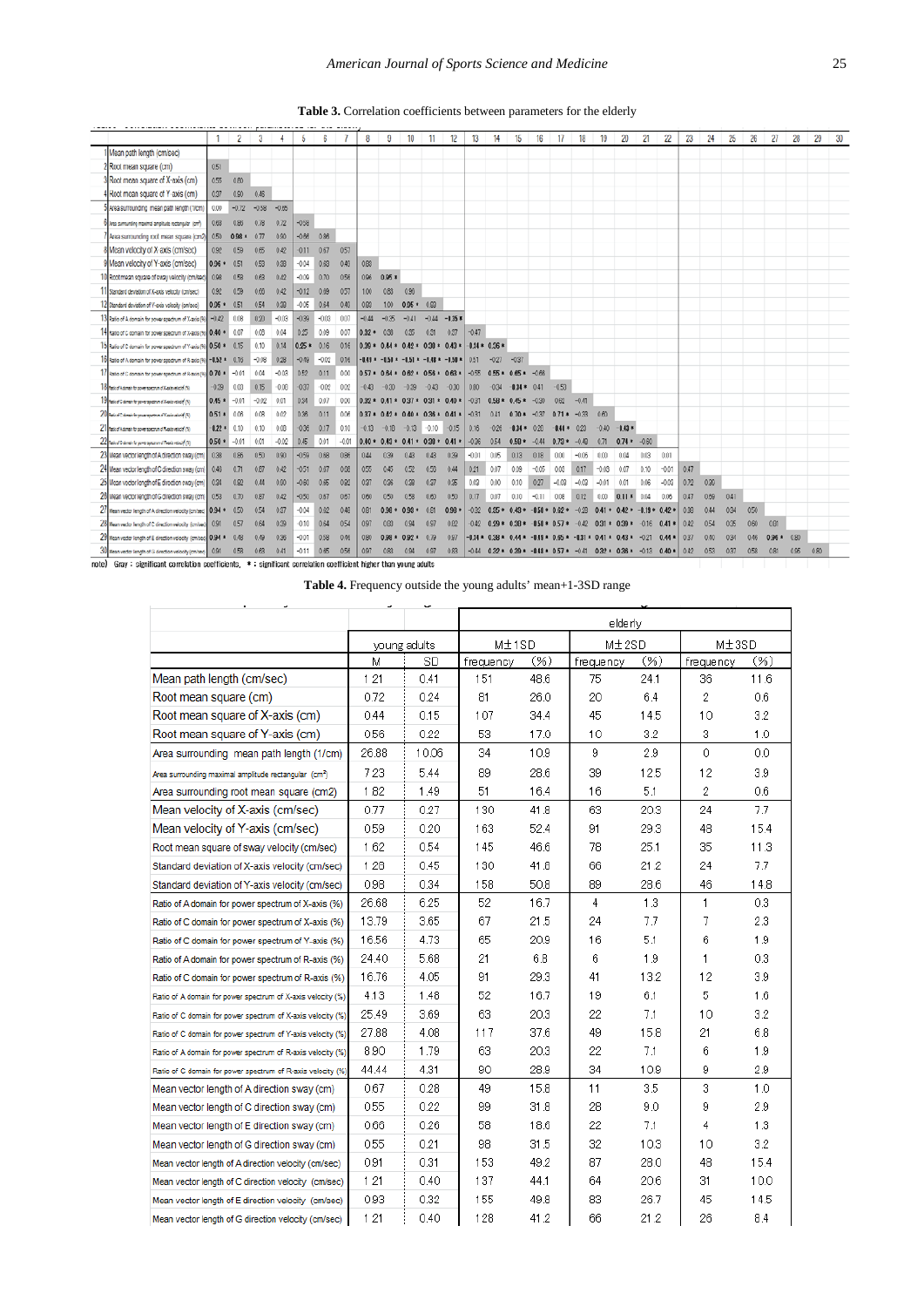## **4. Discussion**

Demura et al. [\[5\]](#page-4-4) and Kitabayashi et al. [\[3\]](#page-4-2) compiled 114 parameters used so far in many studies and examined the trial-to-trial and day-to-day reliabilities, interrelationships among parameters, and gender differences of these parameters. They reported that the characteristics of COP sway can be synthetically understood using only 30 parameters. The body sway characteristics of the elderly were compared with those of the young adults using the above 30 parameters in the present study. The elderly showed large values for 25 parameters and not for 5 parameters. Considerable differences were observed in the mean path length regarding sway size, root mean square of x-axis for right/left sway size, velocity, and vector velocity parameters regarding sway velocity. Body sway in the elderly is thus considered to be larger and quick. According to Rogind et al. [\[6\]](#page-4-5) and Brooke-Wavell et al. (2002), the large decline in body sway in the elderly can be attributed to changes in the following factors: labyrinth and proprioception systems with age, leg strength needed to maintain posture, and adjustment ability of leg strength related to moving body weight. The abovestated parameters are related to sway size and velocity. These parameters in the elderly were remarkably larger than those in the young adults. Therefore, these are considered effective parameters reflecting body sway characteristics and the functional decline in posture maintenance in the elderly. In addition, on comparing correlations in the young adults and the elderly, we found that many parameters were similar in the two groups, but correlations of parameters related to velocity, power spectrum, and vector velocity were significantly greater in the elderly than in the young adults. When evaluating the body sway of healthy people, it is necessary to consider individual differences and to synthetically evaluate COP sway using plural parameter[s \[7\]](#page-4-6) (Demura et al., 2002). The relationships between velocity parameters used to evaluate the details of body sway and the other parameters are stronger in the elderly than in the young adults. Therefore, the body sway characteristics of the elderly can be evaluated synthetically and simply using a small number of velocity parameters.

On the other hand, Nakagawa et al. [\[8\]](#page-4-7) and Hattori et al. [\[9\]](#page-4-8) demonstrated that individual differences in the body sway of the elderly can be large. Mizuta & Miyata [\[10\]](#page-4-9) reported that it is necessary to consider the distribution characteristics of COP parameters when evaluating sway in the elderly. In short, when selecting effective parameters for evaluating body sway, it is necessary to consider individual differences.

Hence, we examined the distribution characteristics of the parameters among elderly participants on the basis of the values for the young adults. When the data followed a normal distribution, 99.74% of the data fell within a range of mean  $\pm$  3 SD. Thus, data outside this range may be judged as abnormal values [\[11\].](#page-4-10) Tokita et al. [\[7\]](#page-4-6) examined sway characteristics in disabled persons with abnormal sway using the range of mean  $\pm 2$  SD or more as the basis. Moreover, in that study, the distribution for the elderly was based on the reference range for young adults. Therefore, approximately 80%–90% of values for the elderly were included within their mean  $\pm$  1 SD. However,

for parameters related to body sway size and velocity, approximately half (40%–50%) fell outside the reference range. In addition, data for almost all parameters were within the range of mean  $\pm 3$  SD, but those for parameters related to body sway size and velocity,  $\geq 10\%$  of the data in the elderly were outside this range. The sway characteristics of the elderly were found to be particularly represented by parameters in the front/back direction even among velocity parameters. These reflect the body sway characteristics of the elderly who repeat delicate and quick sways. From the above findings, we conclude that the parameters noted above may be effective for evaluating body sway in the elderly.

## **5. Conclusion**

In conclusion, the following parameters may be useful to evaluate body sway characteristics of the elderly adequately and simple: sway size, sway velocity, and from a viewpoint of a direction, sway size in the right/left direction and sway velocity in the front/back direction.

## **References**

- <span id="page-4-0"></span>[1] Fujiwara, K., & Ikegami, H. (1984) Chronological change in frequency component of body sway in up right stance. Japanese Journal of Human Posture, 2, 81-88.
- <span id="page-4-1"></span>[2] Hirasawa, K., Starkes, J., & Takahashi, T. (1972) The influence of age on variability of postural sway. Japanese Journal of Human Posture, 11, 137-146. Japan Society for Equilibrium Research. (1994) A Fact of Equilibrium Research. Nanzando, Japan. (In Japanaese).
- <span id="page-4-2"></span>[3] Kitabayashi, T., Demura, S., & Noda, M. (2003) Examination of the factor structure of center of foot pressure movement and crossvalidity. Journal of Physiological Anthropology and Applied Human Science, 22, 265-272.
- <span id="page-4-3"></span>[4] Kitabayashi, T., Demura, S., Yamaji, S., & Kaoru, I. (2002) Gender differences and relationships between physic and parameters evaluating the body center of pressure in static standing posture. Equilibrium Research, 61, 16-17.
- <span id="page-4-4"></span>[5] Demura, S., Yamaji, S., Noda, M., Kitabayashi, T., & Nagasawa, Y. (2001) Examination of parameters evaluating the center of foot pressure in static standing posture from viewpoints of trial-to-trial reliability and interrelationships among parameters. Equilibrium Research, 60, 44-55.
- <span id="page-4-5"></span>[6] Rogind, H., Lykkegaard, J. J., Bliddal, H., & Danneskiold-Samsoe, B. (2003) Postural sway in normal subjects aged 20-70 years. Clinical Physiology and Functional Imaging, 23, 171-176.
- <span id="page-4-6"></span>[7] Tokita, T., Tokumasu, K., Imaoka, K., Murase, H., & Fukuhara, M. (2001) Classification of Stabilograms in Healthy Subjects Using Neural Network. Equilibrium Research, 60,181-187.
- <span id="page-4-7"></span>[8] Nakagawa, H., Ohashi, N., Watanabe, Y., & Mizukoshi, K. (1993) The contribution of proprioception to posture control in normal subjects. Acta Oto-Larynogologica, 504, 112-116.
- <span id="page-4-8"></span>[9] Hattori, K., Starkes, J., & Takahashi, T. (1992) The influence of age on variability of postural sway during the daytime. Japanese Journal of Human Posture, 11, 137-146.
- <span id="page-4-9"></span>[10] Mizuta, K., & Miyata, H. (1993) Standing posture of human. Sogo Rehabilitation, 21, 985-990.
- <span id="page-4-10"></span>[11] Demura, S., & Kitabayashi, T. (2006) Comparison of power spectrum characteristics of body sway during a static upright standing posture in healthy elderly people and young adults. Perceptual and Motor Skills, 102, 467-476.
- [12] Goldie, P. A, Bach, T. M, & Evans, O. M. (1989) Force platform measures for evaluating postural control: reliability and validity. American Congress of Rehabilitation Medicine, 70, 510-517.
- [13] Njiokiktjien, C., & Folkerts, J. F. (1971) Displacement of the body's center of gravity at galvanic stimulation of the labyrinth. Confinia Neurologica, 33, 46-54.